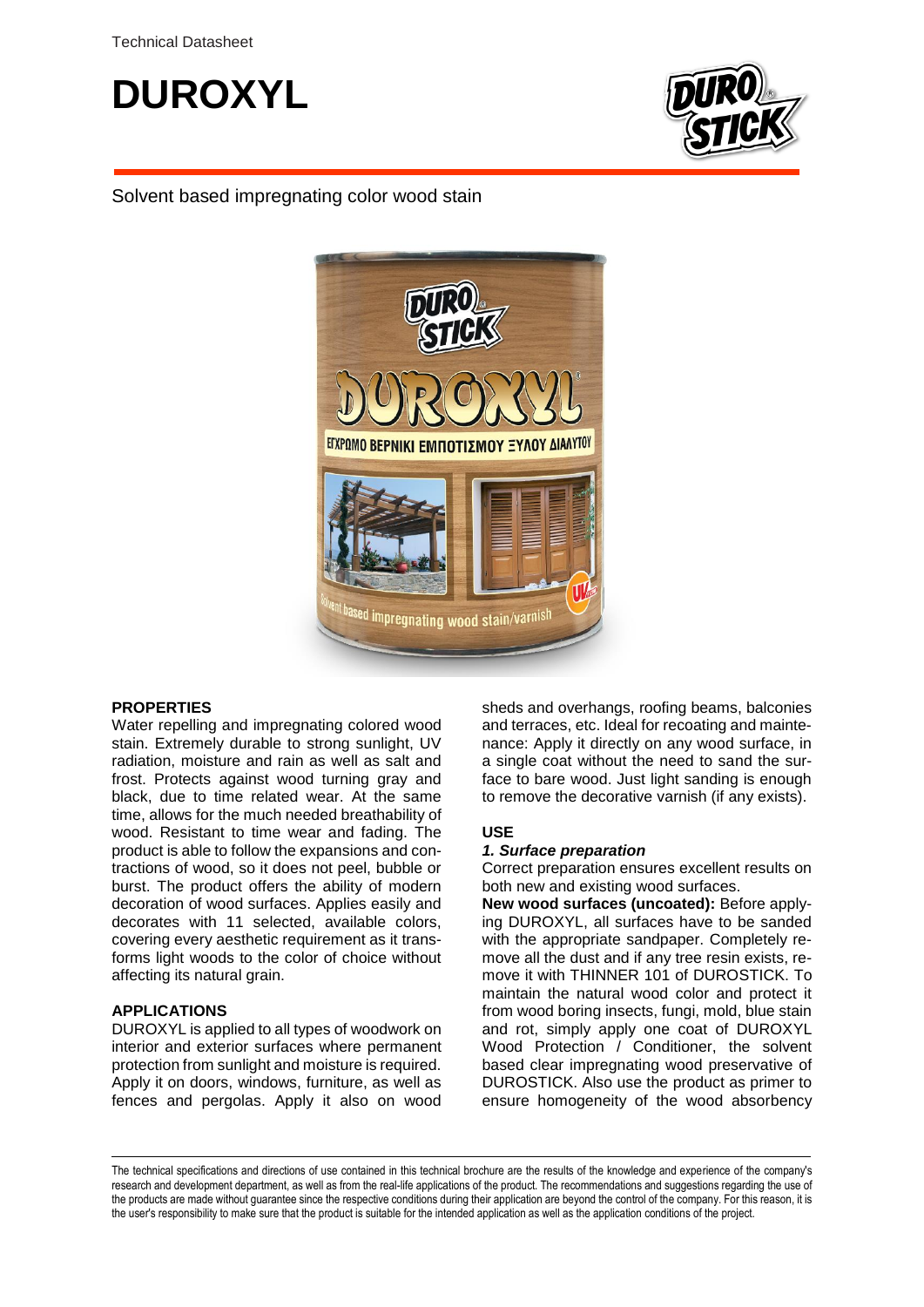# **DUROXYL**



# Solvent based impregnating color wood stain

and the color uniformity when the subsequent use of DUROXYL, the impregnating color wood stain, follows. If necessary, fill any holes using DUROWOOD wood putty of DUROSTICK, available in 15 colors.

**Existing wood surfaces (\*):** Using the appropriate sandpaper, carefully remove any loose materials and peeled varnish with the appropriate sandpaper. If the wood is infested with wood worm, it is necessary to apply DUROXYL Wood Protection / Conditioner, available in a practical 120ml packaging. Fill all the holes with DU-ROWOOD wood putty, as needed. Finally, apply DUROXYL impregnating color wood stain, depending on the type of wood and the color desired. **(\*)** If the wood is soiled with oils, salts, gray or black spots, it is recommended to clean it, before the application, using DUROSTICK WOOD CLEANER. Rinse thoroughly with plenty of water and let it dry.

## *2. Application*

All wood surfaces that will be coated, have to be of low moisture content. Use a roller or a brush to apply a coat of undiluted solvent based clear impregnating wood preservative DUROXYL Wood Protection/Conditioner of DUROSTICK, first. This first coat will deeply impregnate the wood surface and prepare it for the color varnish that will follow. Continue by applying up to 3 coats of the color wood stain DUROXYL, depending on the final color and the type of wood. For even greater protection against ageing and adverse weather conditions, especially intense sunlight for exterior surfaces, and to preserve the chosen color, it is highly recommended to apply one to two coats of DUROLAC (satin or gloss finish) or MARINER (gloss finish) varnishes of DU-ROSTICK.

# **CLEANING**

Clean all tools with THINNER 101 of DU-ROSTICK immediately after use.

## **CONSUMPTION**

Approximately 8-10m²/lt per coat, depending on the type and the absorbency of the wood.

## **STORAGE**

Store in shaded places away from any heat source, for at least 24 months from production date.

## **SAFETY DIRECTIONS**

The product is classified as harmful and flammable. It is recommended to keep away from the reach of children and apply it in well ventilated areas. Before use, refer to the cautions on the product packaging or the Material Safety Data Sheet.

## **NOTES**

• Stir the product well before use.

• The durability of the product depends on its exposure to sun, moisture and frost, and ranges from 2 to 5 years when used outdoors and from 10 to 15 years when used indoors.

## **PACKAGING**

Carton box with 12 pcs of 750ml each one Carton box with 4 pcs of 2.5lt each one

The technical specifications and directions of use contained in this technical brochure are the results of the knowledge and experience of the company's research and development department, as well as from the real-life applications of the product. The recommendations and suggestions regarding the use of the products are made without guarantee since the respective conditions during their application are beyond the control of the company. For this reason, it is the user's responsibility to make sure that the product is suitable for the intended application as well as the application conditions of the project.